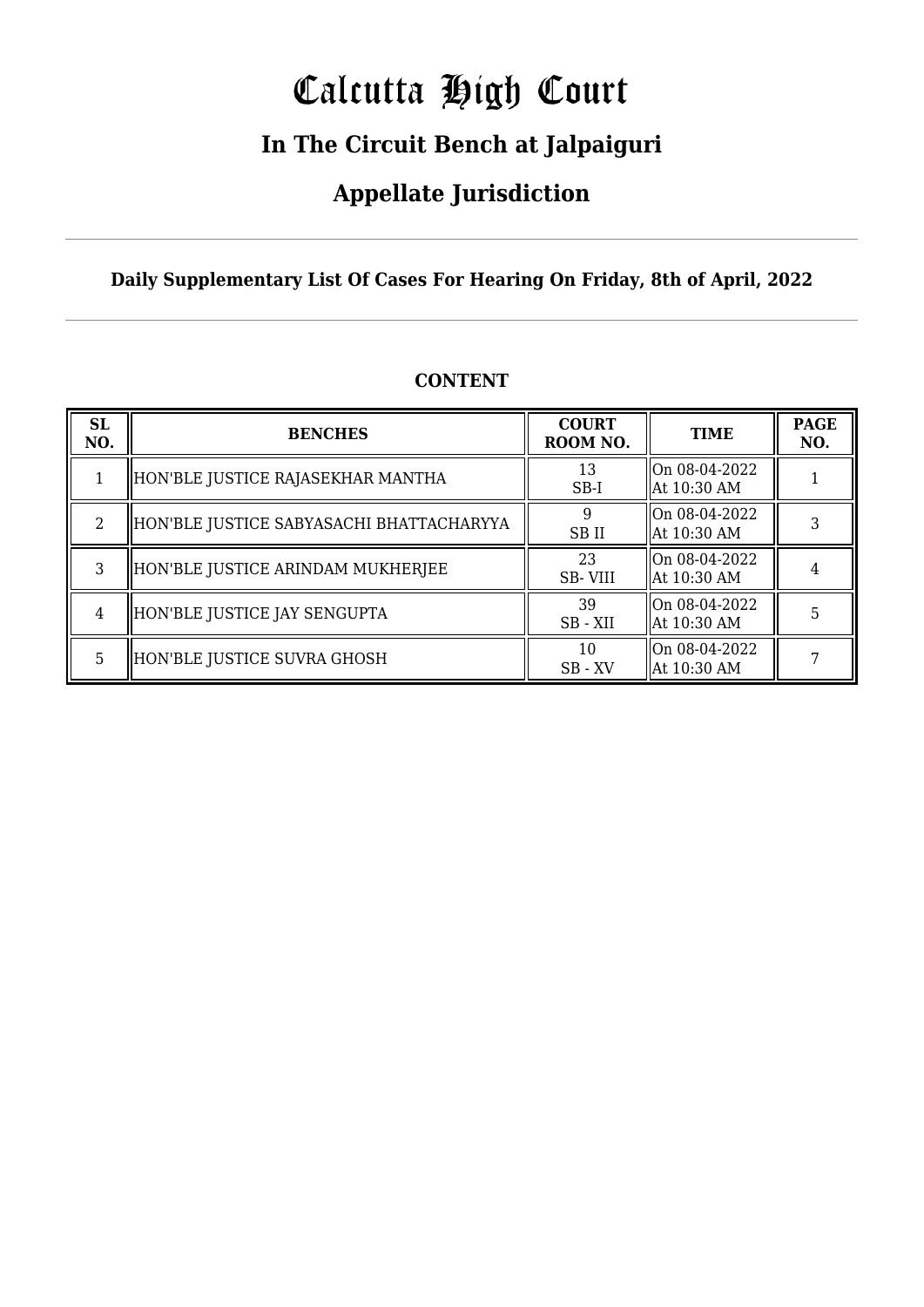

**DAILY CAUSELIST For Friday The 8th April 2022**

**COURT NO. 13 SINGLE BENCH (SB-I) AT 10:30 AM HON'BLE JUSTICE RAJASEKHAR MANTHA (VIA VIDEO CONFERENCE)**

**FROM PRINCIPAL BENCH**

#### **PERSONAL APPEARANCE**

| $\mathbf{1}$ | WPCRC/5/2022  | <b>SWAPAN KUMAR</b><br><b>GHOSH@SWAPAN GHOSH</b><br><b>VS</b><br>PANKAJ TAMANG AND ORS         | DEBANJAN DAS        |
|--------------|---------------|------------------------------------------------------------------------------------------------|---------------------|
| in           | WPA/1425/2021 | SWAPAN KUMAR GHOSH<br>@SWAPAN GHOSH<br><b>VS</b><br>THE STATE OF WEST<br><b>BENGAL AND ORS</b> | DEBANJAN DAS        |
| 2            | WPCRC/6/2022  | PRASANTA KUMAR GHOSH<br>VS<br>PANKAJ TAMANG AND ORS                                            | DEBANJAN DAS        |
| in           | WPA/1423/2021 | PRASANTA KUMAR GHOSH<br><b>VS</b><br>THE STATE OF WEST<br><b>BENGAL AND ORS</b>                | <b>DEBANJAN DAS</b> |
| 3            | WPCRC/7/2022  | TAPAN KUMAR GHSOSH<br>VS<br>PANKAJ TAMANG AND ORS                                              | DEBANJAN DAS        |
| in           | WPA/1422/2021 | <b>TAPAN KUMAR GHOSH</b><br><b>VS</b><br>THE STATE OF WEST<br><b>BENGAL AND ORS</b>            | DEBANJAN DAS        |
| 4            | WPCRC/8/2022  | <b>BABLI GHOSH</b><br>VS<br>PANKAJ TAMANG AND ORS                                              | DEBANJAN DAS        |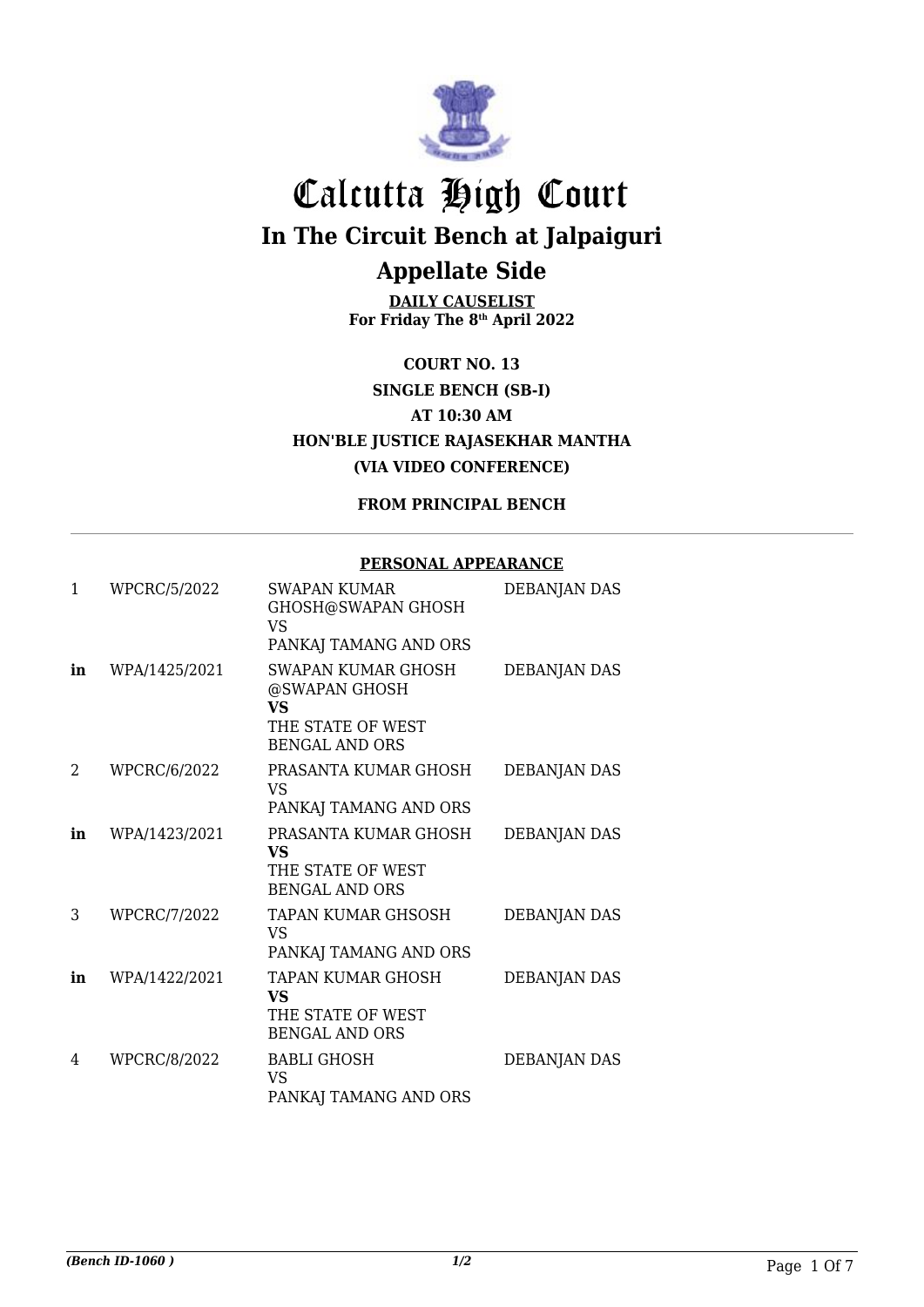| in                | WPA/1420/2021       | <b>BABLI GHOSH</b><br>VS<br>THE STATE OF WEST<br><b>BENGAL AND ORS</b> | <b>DEBANJAN DAS</b> |
|-------------------|---------------------|------------------------------------------------------------------------|---------------------|
|                   |                     | <b>CONTEMPT APPLICATION</b>                                            |                     |
| 5                 | <b>WPCRC/5/2021</b> | SANJOY SAHA AND ORS<br>VS<br>DILIP KUMAR ROY                           | JOYJIT DUTTA        |
| in                | WPA/305/2021        | SANJOY SAHA AND ORS<br>VS<br>STATE OF WEST BENGAL<br>AND ORS           | <b>JOYJIT DUTTA</b> |
| IA NO: CAN/1/2022 |                     |                                                                        |                     |
|                   |                     | <b>NEW MOTION</b>                                                      |                     |
| 6                 | WPA/769/2022        | GOLAM MUSTAFA<br>VS                                                    | INDRANII. HALDER    |

STATE OF WEST BENGAL

AND ORS.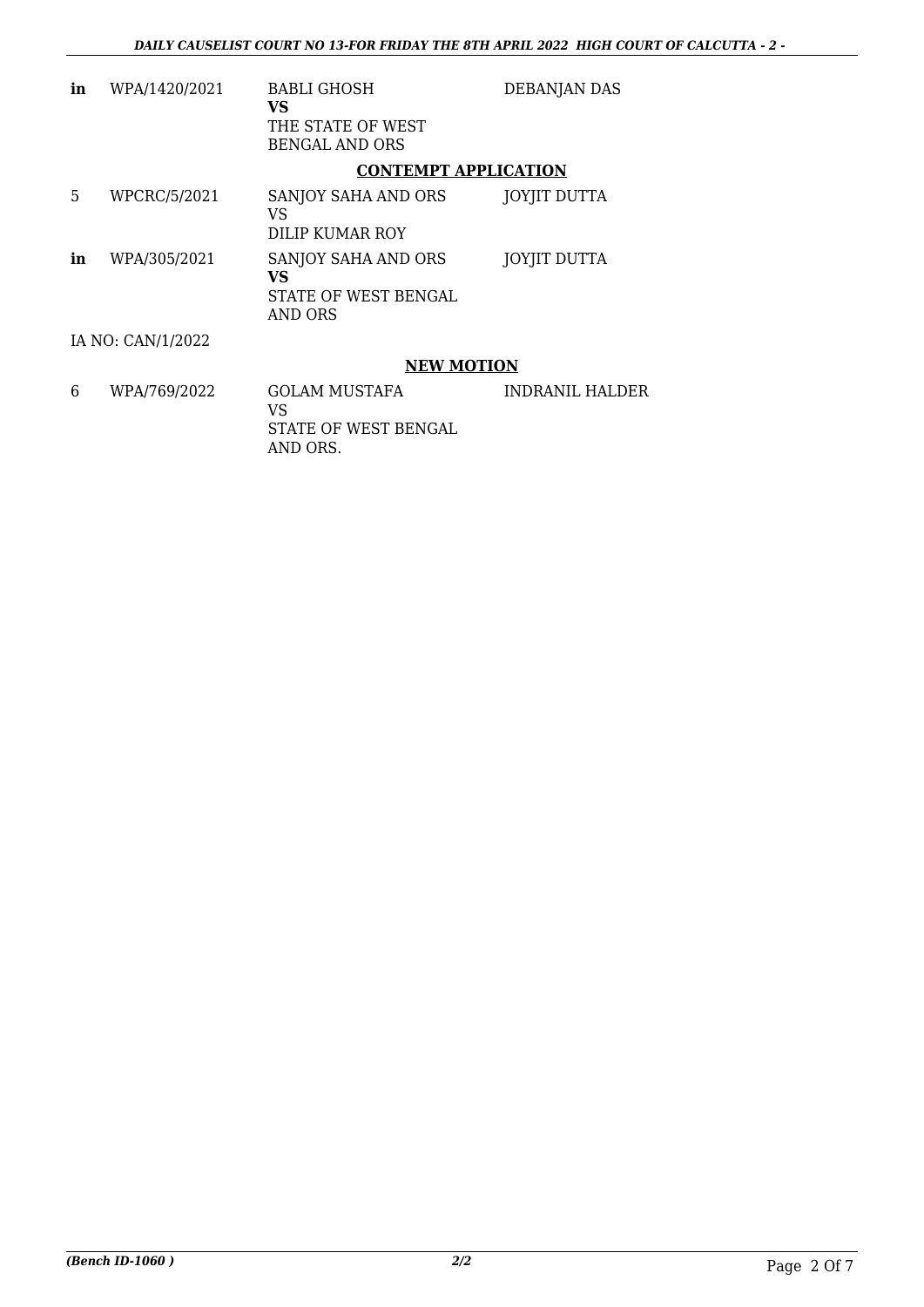

**DAILY CAUSELIST For Friday The 8th April 2022**

**COURT NO. 9 SINGLE BENCH (SB II) AT 10:30 AM HON'BLE JUSTICE SABYASACHI BHATTACHARYYA (VIA VIDEO CONFERENCE)**

**FROM PRINCIPAL BENCH**

#### **NEW MOTION**

1 IA NO. CAN/1/2022 ALI KHATIRUL [Restoration] In WPA/688/2022 Vs STATE OF WEST BENGAL AND ORS.

DHANANJAY NAYAK DHANANJAY NAYAK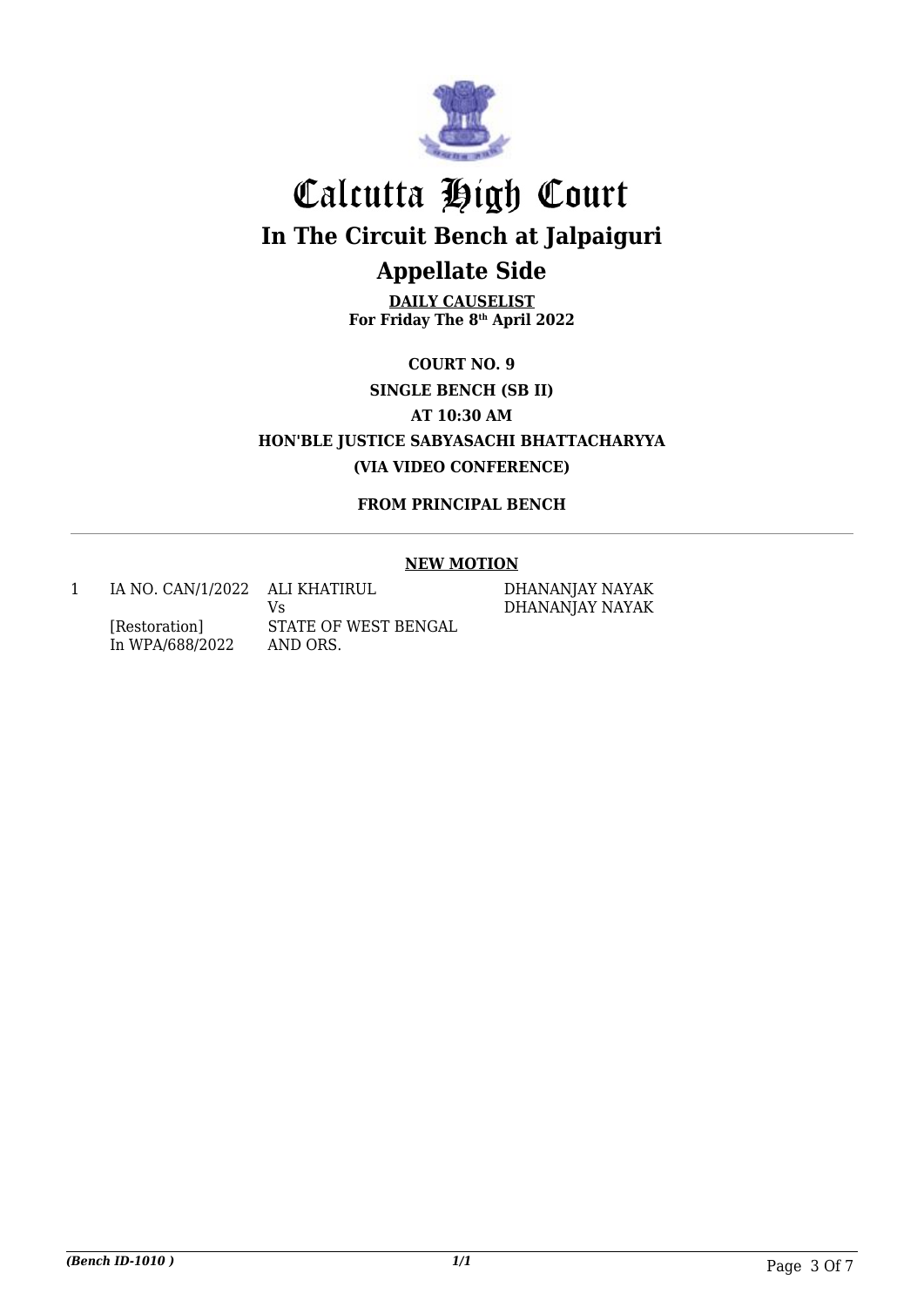

**DAILY CAUSELIST For Friday The 8th April 2022**

**COURT NO. 23 SINGLE BENCH (SB- VIII) AT 10:30 AM HON'BLE JUSTICE ARINDAM MUKHERJEE (VIA VIDEO CONFERENCE)**

**FROM PRINCIPAL BENCH**

#### **MOTION**

ANJANA BANERJEE

1 WPA/773/2022 GHANASHYAM GURUNG

VS STATE BANK OF INDIA AND ORS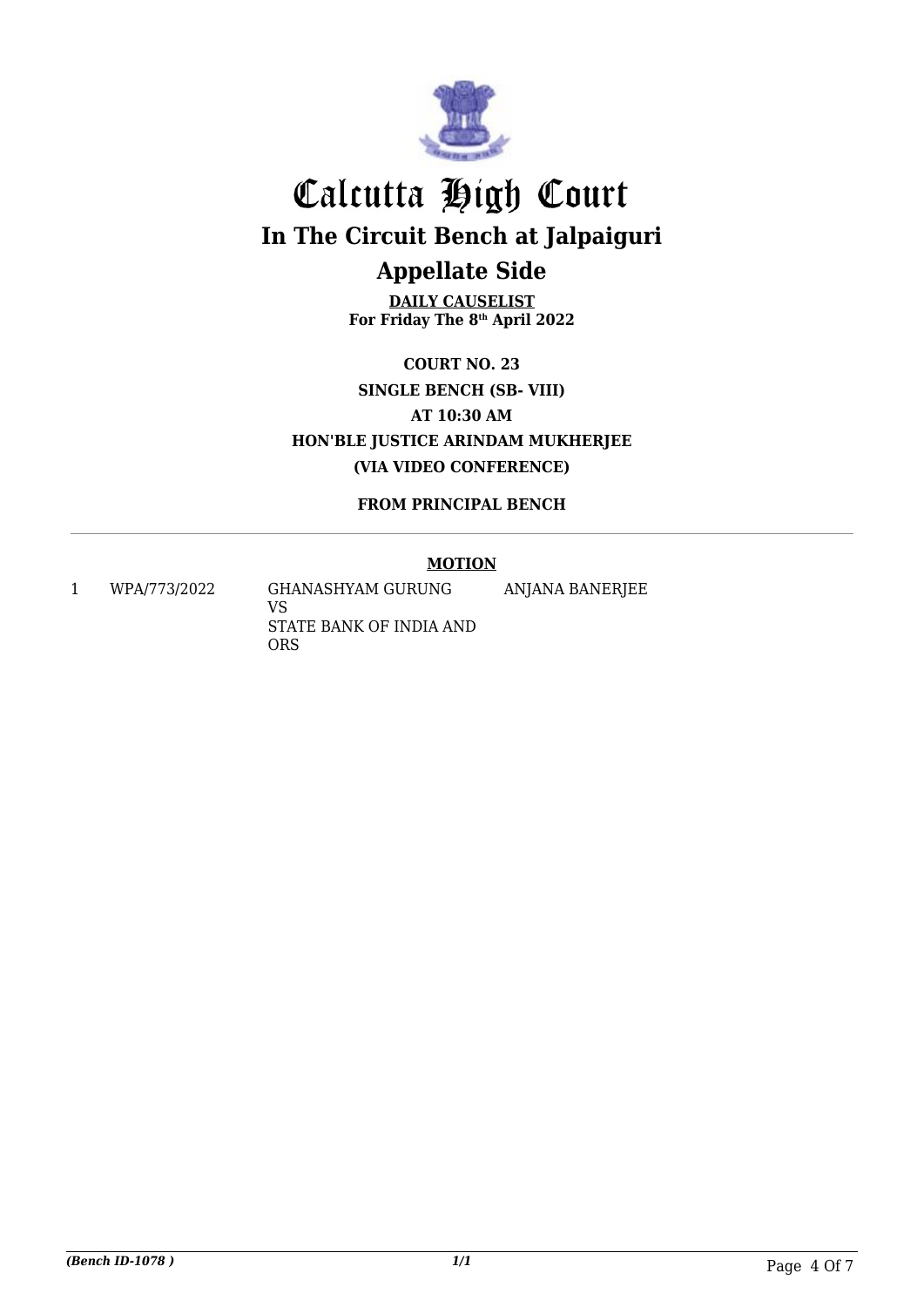

**DAILY CAUSELIST For Friday The 8th April 2022**

**COURT NO. 39 SINGLE BENCH (SB - XII) AT 10:30 AM HON'BLE JUSTICE JAY SENGUPTA (VIA VIDEO CONFERENCE)**

**FROM PRINCIPAL BENCH**

#### **CRIMINAL MOTION**

| 1 | CRR/47/2022 | SONAL SINGH@SONAL<br><b>KUMAR AND ORS</b><br><b>VS</b><br>State of West Bengal AND<br><b>ANR</b> | <b>SHAKTI HALDER</b>    |
|---|-------------|--------------------------------------------------------------------------------------------------|-------------------------|
| 2 | CRR/52/2022 | <b>KARIM MIA</b><br><b>VS</b><br>State of West Bengal AND<br><b>ANR</b>                          | SATADRU LAHIRI          |
| 3 | CRR/55/2022 | DIPANKAR SAHA<br><b>VS</b><br>State of West Bengal AND<br><b>ANR</b>                             | ARKA CHAKRABORTY        |
| 4 | CRR/65/2022 | <b>GITA BARMAN AND ORS</b><br><b>VS</b><br>STATE OF WEST BENGAL<br>AND ORS.                      | <b>SANJAY SAHA</b>      |
| 5 | CRR/66/2022 | <b>SMT SWAPNA SARKAR</b><br>VS<br>STATE OF WEST BENGAL<br>AND ORS.                               | <b>ANIRBAN BANERJEE</b> |
| 6 | CRR/67/2022 | DHYAN FOUNDATION<br><b>VS</b><br>STATE OF WEST BENGAL<br>AND ORS.                                | PRIYA SARAH PAUL        |
| 7 | CRR/68/2022 | DHYAN FOUNDATION<br><b>VS</b><br>STATE OF WEST BENGAL<br>AND ORS.                                | PRIYA SARAH PAUL        |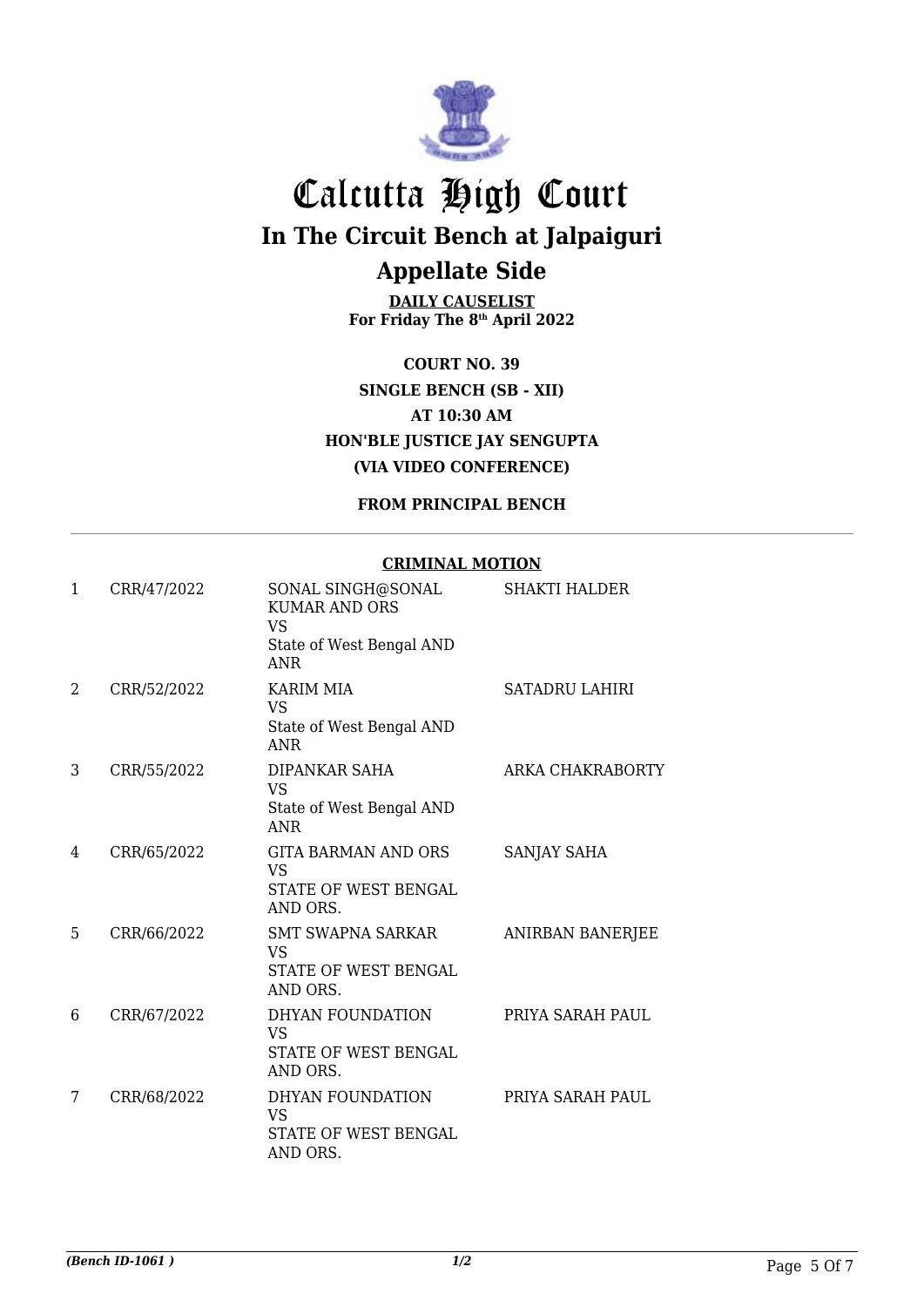| 8  | CRR/70/2022        | DHYAN FOUNDATION<br>VS<br>STATE OF WEST BENGAL<br>AND ORS.                                 | IRYA SARAH PAUL |
|----|--------------------|--------------------------------------------------------------------------------------------|-----------------|
| 9  | CRR/71/2022        | SAHIDUL HAQUE@SAIDUL<br>VS<br>State of West Bengal                                         | PRINOJIT ROY    |
|    |                    | <b>APPLICATION</b>                                                                         |                 |
| 10 | CRR/20/2022        | RAHUL CHAKRABORTY AND<br><b>ORS</b><br><b>VS</b><br>State of West Bengal AND<br><b>ANR</b> | ARUNA GHOSH     |
|    | IA NO: CRAN/2/2022 |                                                                                            |                 |